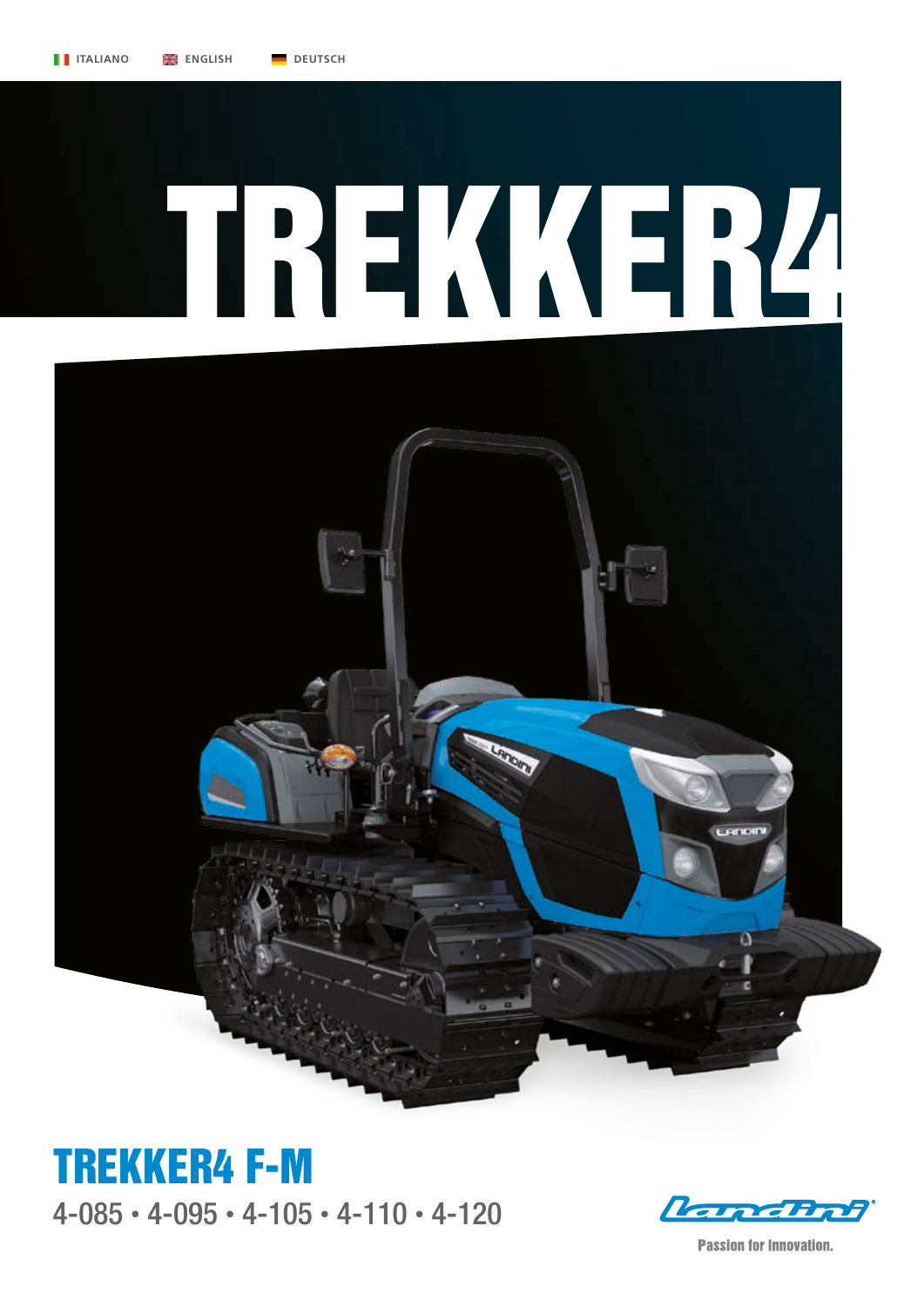|                                                 | <b>TREKKER</b><br>4-085 F/M                                                                    | <b>TREKKER</b><br>4-095 F/M                                                           | <b>TREKKER</b><br>4-105 F/M                                      | <b>TREKKER</b><br>4-110 F/M                                          | <b>TREKKER</b><br>4-120 F/M |  |      |  |  |  |
|-------------------------------------------------|------------------------------------------------------------------------------------------------|---------------------------------------------------------------------------------------|------------------------------------------------------------------|----------------------------------------------------------------------|-----------------------------|--|------|--|--|--|
| <b>MOTORE</b>                                   |                                                                                                |                                                                                       |                                                                  |                                                                      |                             |  |      |  |  |  |
| Costruttore                                     |                                                                                                |                                                                                       | Deutz AG                                                         |                                                                      |                             |  |      |  |  |  |
| Modello                                         | <b>TCD 2,9 L4 HT</b>                                                                           |                                                                                       |                                                                  | TCD 2,9 L4 HP                                                        |                             |  |      |  |  |  |
| CV/kW<br>Potenza massima (ISO)                  | 75 / 56                                                                                        | 90/66                                                                                 | 95 / 70                                                          | 102 / 75                                                             | 112/82                      |  |      |  |  |  |
| Coppia massima<br>Nm                            | 375                                                                                            | 378                                                                                   | 400                                                              | 410                                                                  | 420                         |  |      |  |  |  |
| Cilindrata<br>cm <sup>3</sup>                   |                                                                                                |                                                                                       | 2900                                                             |                                                                      |                             |  |      |  |  |  |
| Cilindri / Valvole                              |                                                                                                |                                                                                       | 4 TA / 8                                                         |                                                                      |                             |  |      |  |  |  |
| Classe di emissioni                             |                                                                                                |                                                                                       | Stage V                                                          |                                                                      |                             |  |      |  |  |  |
| <b>CAPACITÀ</b>                                 |                                                                                                |                                                                                       |                                                                  |                                                                      |                             |  |      |  |  |  |
| Serbatoio carburante<br>т                       |                                                                                                |                                                                                       | 85                                                               |                                                                      |                             |  |      |  |  |  |
| <b>TRASMISSIONE</b>                             |                                                                                                |                                                                                       |                                                                  |                                                                      |                             |  |      |  |  |  |
| Tipo                                            |                                                                                                |                                                                                       | Speed Four                                                       |                                                                      |                             |  |      |  |  |  |
| Numero di rapporti AV+RM                        |                                                                                                |                                                                                       | • 16+8 con overdrive Hi-Lo - O 16+8 con superriduttore           |                                                                      |                             |  |      |  |  |  |
| Comando della trasmissione                      |                                                                                                |                                                                                       | manuale - frizione 12" indipendente a secco                      |                                                                      |                             |  |      |  |  |  |
| Inversore                                       |                                                                                                |                                                                                       | meccanico                                                        |                                                                      |                             |  |      |  |  |  |
| Radiatore dell'olio della trasmissione          |                                                                                                |                                                                                       | $\bullet$                                                        |                                                                      |                             |  |      |  |  |  |
| <b>PRESA DI FORZA POSTERIORE</b>                |                                                                                                |                                                                                       |                                                                  |                                                                      |                             |  |      |  |  |  |
| Tipo                                            |                                                                                                |                                                                                       | frizione a secco servoassistita                                  |                                                                      |                             |  |      |  |  |  |
| Velocità<br>giri/min                            |                                                                                                |                                                                                       | • 540 / 540 E O 540 / 1000                                       |                                                                      |                             |  |      |  |  |  |
| Senso di rotazione - tipo di albero scanalato   |                                                                                                | orario (visto dalla parte posteriore del trattore) - codolo da 1 3/8" a 6 scanalature |                                                                  |                                                                      |                             |  |      |  |  |  |
| <b>SISTEMA DI FRENATURA</b>                     |                                                                                                |                                                                                       |                                                                  |                                                                      |                             |  |      |  |  |  |
| Sistema di sterzo                               |                                                                                                |                                                                                       | idrostatico Hi-Drive                                             |                                                                      |                             |  |      |  |  |  |
| Comando dello sterzo                            | 2 frizioni in bagno d'olio comandate da due leve servoassistite con azione combinata sui freni |                                                                                       |                                                                  |                                                                      |                             |  |      |  |  |  |
| Sistema di frenatura                            |                                                                                                |                                                                                       | multidisco in bagno d'olio con comando idrostatico               |                                                                      |                             |  |      |  |  |  |
| <b>CIRCUITO IDRAULICO</b>                       |                                                                                                |                                                                                       |                                                                  |                                                                      |                             |  |      |  |  |  |
| Tipo di circuito - tipo di pompa                |                                                                                                | a centro aperto - pompa doppia                                                        |                                                                  |                                                                      |                             |  |      |  |  |  |
| l/min<br>Portata servizi + sterzo               |                                                                                                |                                                                                       | $42 + 28$                                                        |                                                                      |                             |  |      |  |  |  |
| Pressione massima di esercizio<br>bar           |                                                                                                |                                                                                       | 180                                                              |                                                                      |                             |  |      |  |  |  |
| Distributori posteriori                         |                                                                                                |                                                                                       | $•3$ $04/5$                                                      |                                                                      |                             |  |      |  |  |  |
| Attacchi rapidi anteriori                       |                                                                                                |                                                                                       | O 6                                                              |                                                                      |                             |  |      |  |  |  |
| SOLLEVATORE IDRAULICO POSTERIORE                |                                                                                                |                                                                                       |                                                                  |                                                                      |                             |  |      |  |  |  |
| Tipo<br>Categoria - tipo di attacchi            | meccanico con controllo di posizione/sforzo/misto/flottante<br>• Cat.2 - rotule fisse          |                                                                                       |                                                                  |                                                                      |                             |  |      |  |  |  |
| Capacità massima di sollevamento ai ganci<br>kg | • 3150 O 4500 (con cilindri supplementari)                                                     |                                                                                       |                                                                  |                                                                      |                             |  |      |  |  |  |
| <b>POSTO DI GUIDA</b>                           |                                                                                                |                                                                                       |                                                                  |                                                                      |                             |  |      |  |  |  |
| Tipo di piattaforma                             |                                                                                                |                                                                                       | ROPS con tunnel centrale e leve per marce ed inversione laterali |                                                                      |                             |  |      |  |  |  |
| Sospensione della piattaforma                   | sospesa su hydro silent block                                                                  |                                                                                       |                                                                  |                                                                      |                             |  |      |  |  |  |
| Fari alogeni                                    | · fari di guida e lavoro                                                                       |                                                                                       |                                                                  |                                                                      |                             |  |      |  |  |  |
| Lampeggiante                                    |                                                                                                |                                                                                       | $\bullet$                                                        |                                                                      |                             |  |      |  |  |  |
| <b>TECNOLOGIA DI BORDO</b>                      |                                                                                                |                                                                                       |                                                                  |                                                                      |                             |  |      |  |  |  |
| Cruscotto digitale                              |                                                                                                |                                                                                       | $\bullet$                                                        |                                                                      |                             |  |      |  |  |  |
| <b>DIMENSIONI E PESI</b>                        |                                                                                                |                                                                                       |                                                                  |                                                                      |                             |  |      |  |  |  |
| Passo<br>mm                                     |                                                                                                |                                                                                       | 1650                                                             |                                                                      |                             |  |      |  |  |  |
| Luce libera al suolo<br>mm                      | 340                                                                                            |                                                                                       |                                                                  |                                                                      |                             |  |      |  |  |  |
| Altezza al telaio di sicurezza<br>mm            |                                                                                                |                                                                                       |                                                                  |                                                                      |                             |  | 2400 |  |  |  |
| Lunghezza massima senza zavorre anteriori<br>mm | 3380                                                                                           |                                                                                       |                                                                  |                                                                      |                             |  |      |  |  |  |
| Larghezza totale massima<br>mm                  | 1410-1492 (metalliche F) -1532 (in gomma F) / 1700-1750 (M)                                    |                                                                                       |                                                                  |                                                                      |                             |  |      |  |  |  |
| Peso di spedizione<br>kg                        | 3900 (F) / - 4500 (M)                                                                          |                                                                                       |                                                                  |                                                                      |                             |  |      |  |  |  |
| Supporto zavorra anteriore                      | integrato                                                                                      |                                                                                       |                                                                  |                                                                      |                             |  |      |  |  |  |
| Zavorre anteriori<br>kg                         |                                                                                                | O 6x30 / 8x30 / 8x30 + 33kg zavorra frontale centrale                                 |                                                                  |                                                                      |                             |  |      |  |  |  |
| <b>CINGOLI</b>                                  |                                                                                                |                                                                                       |                                                                  |                                                                      |                             |  |      |  |  |  |
| Rulli inferiori                                 |                                                                                                |                                                                                       | 5                                                                |                                                                      |                             |  |      |  |  |  |
| Rullo superiore                                 |                                                                                                |                                                                                       | a lubrificazione permanente                                      |                                                                      |                             |  |      |  |  |  |
| Sistema di tensionamento del cingolo            |                                                                                                |                                                                                       |                                                                  | tendicingolo idraulico con ruota motrice a lubrificazione permanente |                             |  |      |  |  |  |
| Sospensione anteriore                           | con molla a balestra                                                                           |                                                                                       |                                                                  |                                                                      |                             |  |      |  |  |  |
| Sospensione posteriore                          | barra trasversale su carrelli indipendenti                                                     |                                                                                       |                                                                  |                                                                      |                             |  |      |  |  |  |
| Tipo di suole                                   | · metalliche O in gomma                                                                        |                                                                                       |                                                                  |                                                                      |                             |  |      |  |  |  |
| Larghezza delle suole<br>mm                     | 310-360 (metalliche F) / 400-450 (metalliche M) / 400 (in gomma F/M)                           |                                                                                       |                                                                  |                                                                      |                             |  |      |  |  |  |

**Legenda:** ● standard ○ opzionale

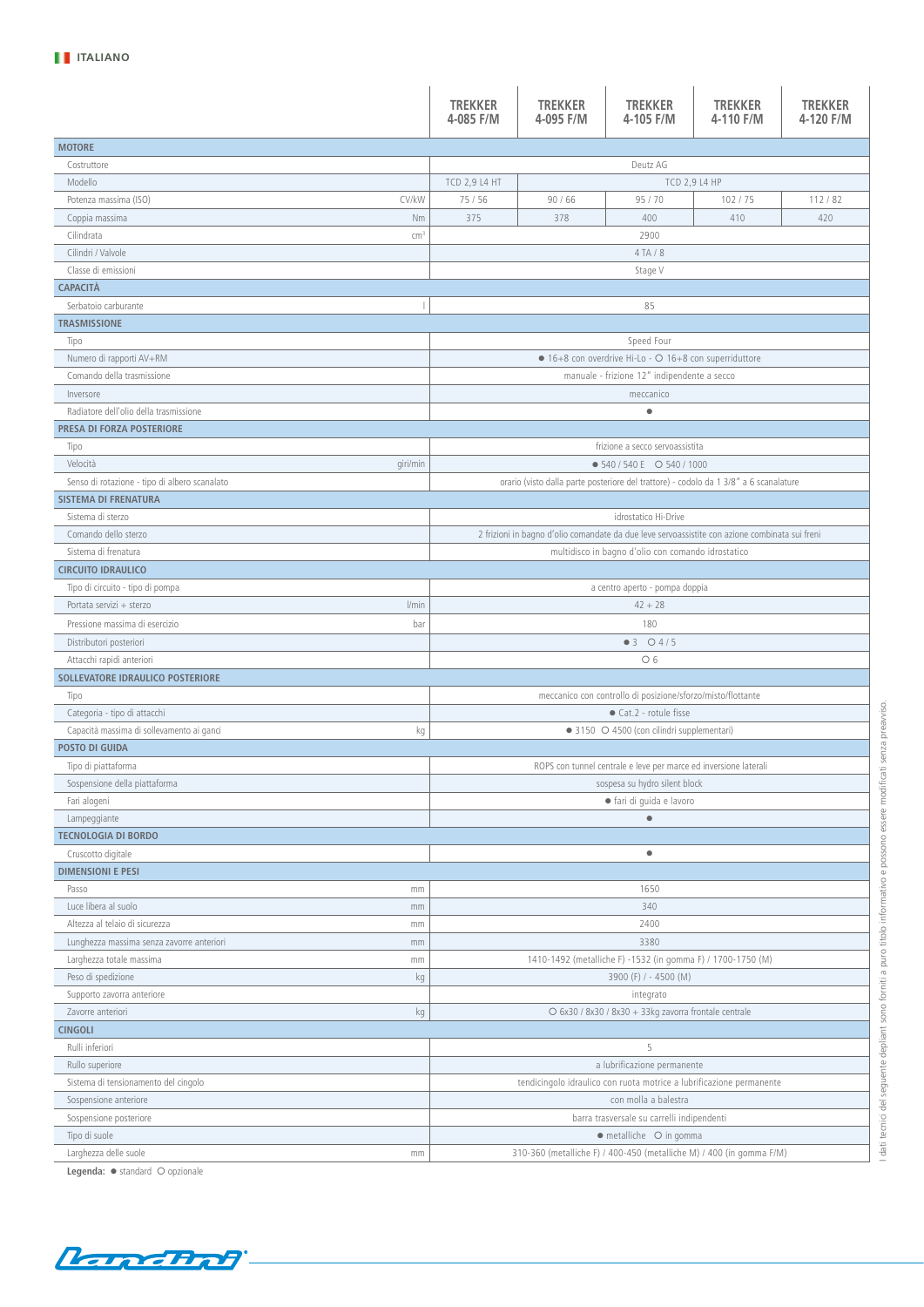|                                               | <b>TREKKER</b><br>4-085 F/M                                        | <b>TREKKER</b><br>4-095 F/M                                               | <b>TREKKER</b><br>4-105 F/M                                            | <b>TREKKER</b><br>4-110 F/M | <b>TREKKER</b><br>4-120 F/M |  |  |  |
|-----------------------------------------------|--------------------------------------------------------------------|---------------------------------------------------------------------------|------------------------------------------------------------------------|-----------------------------|-----------------------------|--|--|--|
| <b>ENGINE</b>                                 |                                                                    |                                                                           |                                                                        |                             |                             |  |  |  |
| Manufacturer                                  |                                                                    |                                                                           | Deutz AG                                                               |                             |                             |  |  |  |
| Model                                         | TCD 2.9 L4 HT                                                      |                                                                           | TCD 2.9 L4 HP                                                          |                             |                             |  |  |  |
| hp/kW<br>Max power (ISO)                      | 75 / 56                                                            | 90/66                                                                     | 95 / 70                                                                | 102/75                      | 112/82                      |  |  |  |
| Nm<br>Max torque                              | 375                                                                | 378                                                                       | 400                                                                    | 410                         | 420                         |  |  |  |
| Displacement<br>$\text{cm}^3$                 |                                                                    |                                                                           | 2900                                                                   |                             |                             |  |  |  |
| Cylinders / Valves                            |                                                                    |                                                                           | 4 TA / 8                                                               |                             |                             |  |  |  |
| Emissions category                            |                                                                    |                                                                           | Stage V                                                                |                             |                             |  |  |  |
| <b>CAPACITIES</b>                             |                                                                    |                                                                           |                                                                        |                             |                             |  |  |  |
| Fuel tank<br>$\overline{\phantom{a}}$         |                                                                    |                                                                           | 85                                                                     |                             |                             |  |  |  |
| <b>TRANSMISSION</b>                           |                                                                    |                                                                           |                                                                        |                             |                             |  |  |  |
| Type                                          |                                                                    |                                                                           | Speed Four                                                             |                             |                             |  |  |  |
| No. of gears FWD+REV                          |                                                                    |                                                                           | • 16+8 Hi-Lo Overdrive - O 16+8 w/creeper                              |                             |                             |  |  |  |
| Transmission control                          |                                                                    |                                                                           | Manually operated - 12" independent dry clutch                         |                             |                             |  |  |  |
| Reverse shuttle                               |                                                                    |                                                                           | Mechanical synchro shuttle                                             |                             |                             |  |  |  |
| Transmission oil cooler                       |                                                                    |                                                                           | $\bullet$                                                              |                             |                             |  |  |  |
| <b>REAR PTO</b>                               |                                                                    |                                                                           |                                                                        |                             |                             |  |  |  |
| Type                                          |                                                                    |                                                                           | Servoassisted dry clutch                                               |                             |                             |  |  |  |
| Speeds<br>rpm                                 |                                                                    |                                                                           | $\bullet$ 540 / 540 E $\circ$ 540 / 1000                               |                             |                             |  |  |  |
| Rotation - spline shaft type                  |                                                                    |                                                                           | Clockwise (viewed from tractor rear) - 1-3/8" PTO shaft with 6 splines |                             |                             |  |  |  |
| <b>STEERING AND BRAKING SYSTEM</b>            |                                                                    |                                                                           |                                                                        |                             |                             |  |  |  |
| Steering system                               |                                                                    |                                                                           | Hydrostatic Hi-Drive                                                   |                             |                             |  |  |  |
| Steering control                              |                                                                    | 2 independent levers with combined action on 2 wet clutches and on brakes |                                                                        |                             |                             |  |  |  |
| Braking system                                |                                                                    |                                                                           | Hydrostatic wet multidisc graphite brakes                              |                             |                             |  |  |  |
| <b>HYDRAULIC SYSTEM</b>                       |                                                                    |                                                                           |                                                                        |                             |                             |  |  |  |
| Circuit type - pump type                      |                                                                    |                                                                           | Open center - twin pump                                                |                             |                             |  |  |  |
| Flow rate hitch & remotes + steering<br>l/min |                                                                    |                                                                           | $42 + 28$                                                              |                             |                             |  |  |  |
| bar<br>Max operating pressure                 |                                                                    |                                                                           | 180                                                                    |                             |                             |  |  |  |
| Rear remote valves                            |                                                                    |                                                                           | $•3$ $04/5$                                                            |                             |                             |  |  |  |
| Front quick couplings                         |                                                                    |                                                                           | O 6                                                                    |                             |                             |  |  |  |
| <b>REAR HYDRAULIC HITCH</b>                   |                                                                    |                                                                           |                                                                        |                             |                             |  |  |  |
| Type                                          | Mechanical with position/draft/mixed/floating control              |                                                                           |                                                                        |                             |                             |  |  |  |
| Category - coupler type                       | Cat.2 - fixed ball ends                                            |                                                                           |                                                                        |                             |                             |  |  |  |
| Max lift capacity at hitch points<br>kg       | $\bullet$ 3150 $\circ$ 4500 (w/assistor rams)                      |                                                                           |                                                                        |                             |                             |  |  |  |
| <b>DRIVING POSITION</b>                       |                                                                    |                                                                           |                                                                        |                             |                             |  |  |  |
| Platform type                                 | ROPS w/central tunnel w/side gears and reverse shuttle controls    |                                                                           |                                                                        |                             |                             |  |  |  |
| Platform suspension                           | Suspended on hydro-silentblocks                                    |                                                                           |                                                                        |                             |                             |  |  |  |
| Halogen lights                                | • Halogen driving and working lights                               |                                                                           |                                                                        |                             |                             |  |  |  |
| Beacon light                                  |                                                                    |                                                                           | $\bullet$                                                              |                             |                             |  |  |  |
| <b>ON-BOARD TECHNOLOGY</b>                    |                                                                    |                                                                           |                                                                        |                             |                             |  |  |  |
| Digital dashboard                             |                                                                    |                                                                           | ۰                                                                      |                             |                             |  |  |  |
| <b>WEIGHTS AND DIMENSIONS</b>                 |                                                                    |                                                                           |                                                                        |                             |                             |  |  |  |
| Wheelbase<br>mm                               |                                                                    |                                                                           | 1650                                                                   |                             |                             |  |  |  |
| Ground clearance<br>mm                        | 340                                                                |                                                                           |                                                                        |                             |                             |  |  |  |
| Height over ROPS<br>mm                        |                                                                    | 2400                                                                      |                                                                        |                             |                             |  |  |  |
| Max length without front weights<br>mm        | 3380                                                               |                                                                           |                                                                        |                             |                             |  |  |  |
| Max overall width<br>mm                       | 1410-1492 (metal F) -1532 (rubber F) / 1700-1750 (M)               |                                                                           |                                                                        |                             |                             |  |  |  |
| Shipping weight<br>kg                         | 3900 (F) / - 4500 (M)                                              |                                                                           |                                                                        |                             |                             |  |  |  |
| Front weight support                          |                                                                    |                                                                           | Built-in                                                               |                             |                             |  |  |  |
| Front weights<br>kg                           | O 6x30 / 8x30 / 8x30 + 33kg central front ballast                  |                                                                           |                                                                        |                             |                             |  |  |  |
| <b>TRACKS</b>                                 |                                                                    |                                                                           |                                                                        |                             |                             |  |  |  |
| Bottom rollers                                |                                                                    |                                                                           | 5                                                                      |                             |                             |  |  |  |
| Top carrier roller                            | Permanently lubricated                                             |                                                                           |                                                                        |                             |                             |  |  |  |
| Track tension adjustment system               | Hydraulic track adjuster with permanently lubricated sprocket gear |                                                                           |                                                                        |                             |                             |  |  |  |
| Front suspension                              | Leaf spring                                                        |                                                                           |                                                                        |                             |                             |  |  |  |
| Rear suspension                               | Crossbar on independent track frames                               |                                                                           |                                                                        |                             |                             |  |  |  |
| Track shoe type                               | · Metal O Rubber                                                   |                                                                           |                                                                        |                             |                             |  |  |  |
| Track shoe width<br>mm                        | 310-360 (metal F) / 400-450 (metal M) / 400 (rubber F/M)           |                                                                           |                                                                        |                             |                             |  |  |  |

**Key:** ● standard ○ option